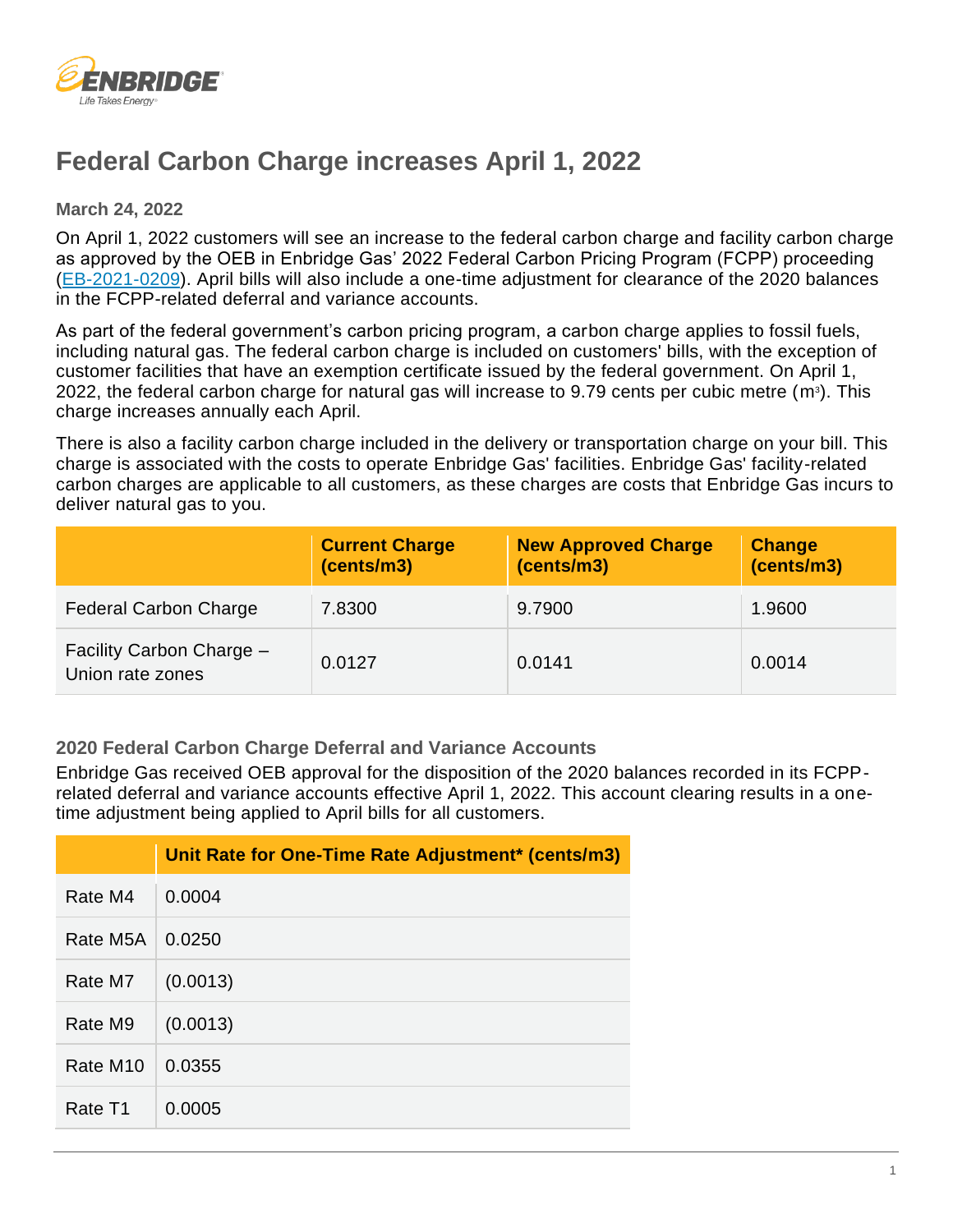

| Rate T2 (0.0012) |  |
|------------------|--|
| Rate T3   0.0007 |  |

\*recovered on customers' April 2022 bills and based on actual Jan. 1 to Dec. 31, 2020 volumes.

Full details of this filing [\(EB-2021-0209\)](https://www.enbridgegas.com/about-enbridge-gas/regulatory) can be found on our website.

# **Enbridge Gas Receives Ontario Energy Board Approval for Rate Changes Effective April 1, 2022**

Enbridge Gas recently received approval from the Ontario Energy Board (OEB) for rate changes effective April 1, 2022 [\(EB-2022-0089\)](https://www.enbridgegas.com/about-enbridge-gas/regulatory). These changes were proposed to the OEB earlier this month as part of the Quarterly Rate Adjustment Mechanism (QRAM) and approved as filed.

QRAM is the mechanism Enbridge Gas uses to review and adjust our rates for changes in natural gas prices. This is done every three months to reflect ongoing changes in the market price of natural gas and to adjust for the difference between the forecasted price of natural gas and actual price from prior periods.

In addition to updating rates in the Enbridge Gas Distribution (EGD) and Union rate zones in accordance with Enbridge Gas' Board-approved QRAM methodologies, April 1, 2022 rates will also reflect:

- an increase to the federal carbon charge and facility carbon charge as approved by the OEB in Enbridge Gas' 2022 Federal Carbon Pricing Program proceeding [\(EB-2021-0209\)](https://www.enbridgegas.com/about-enbridge-gas/regulatory), and
- the disposal of the 2020 deferral and variance account balances [\(EB-2021-0149\)](https://www.enbridgegas.com/about-enbridge-gas/regulatory). Clearance of these balances will result in a one-time delivery adjustment being applied to bills for all customers who received contract rate delivery services in 2020.

More information on the 2020 deferral and variance account balances can be found in our Feb. 11, [2022](https://www.enbridgegas.com/business-industrial/newsletters/large-volume-customers) newsletter.

## **April 2022 QRAM**

## **Utility Sales**

|                              | <b>Current Utility Sales (cents/m<sup>3</sup>)</b> | <b>New Approved Utility Sales</b><br>(cents/m <sup>3</sup> ) | Change<br>(cents/m <sup>3</sup> ) |
|------------------------------|----------------------------------------------------|--------------------------------------------------------------|-----------------------------------|
| <b>Gas Commodity</b><br>Rate | 19.5945                                            | 20.5311                                                      | 0.9366                            |
| Gas - Price<br>Adjustment    | (1.5416)                                           | (0.3793)                                                     | 1.1623                            |

# **Delivery Rates**

The following changes to delivery rates reflect quarterly updates to gas costs (compressor fuel, unaccounted for gas, and carrying costs of gas in inventory). This can be found on the "Delivery" line of the invoice.